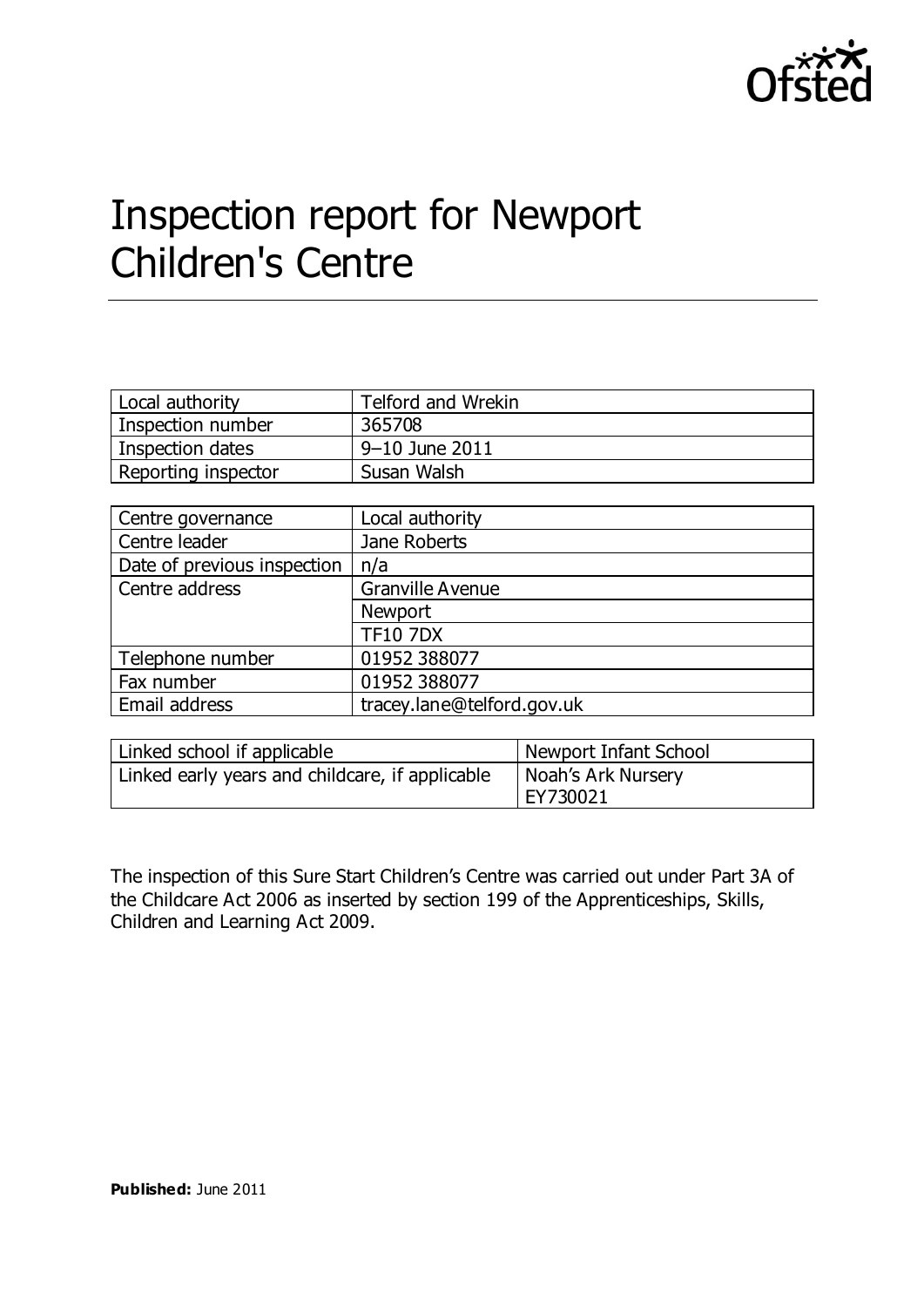

# **Introduction**

The inspection addresses the centre's contribution to:

- facilitating access to early childhood services by parents, prospective parents and young children
- maximising the benefit of those services to parents, prospective parents and young children
- $\blacksquare$  improving the well-being of young children.

The report is made to the local authority and a copy is sent to the children's centre. The local authority may send the report to such persons it considers appropriate and must arrange for an action plan to be produced in relation to the findings in this report.

This inspection was carried out by an additional inspector and an early year's inspector.

The inspectors held meetings with senior managers, outreach workers, health and education professionals, representatives of the local authority and members of the advisory board. They observed the centre's work, and looked at a range of relevant documentation and spoke with users of the centre

# **Information about the centre**

Newport Children's Centre is a phase two centre which was designated in 2007. It is located in Newport Infant School. The centre provides a range of integrated services that include health, family support and early year's advice and guidance.

It is managed and governed under the strategic direction of Telford and Wrekin Borough Council and the centre also has an advisory board. While its main base is at Newport Infants School, services are also delivered from several local venues. The head of the centre has responsibility for two other centres and staff are deployed between the three centres. The head of centre is seconded to the post on a temporary basis and her deployment is due to be reviewed.

The area served by the centre contains pockets of social deprivation and economic disadvantage as well as more affluent neighbourhoods. Users within the borough are also able to access services at other local children's' centres. Children start Reception class in the co-located primary school with skills that are similar to those that are expected for their age. The population served by the centre is largely White British with relatively few families known to be from other ethnic heritages. The proportion of children living in workless households is below average.

Noah's Ark Nursery is the designated provider of childcare. It is run by a Private Voluntary Committee and is inspected separately.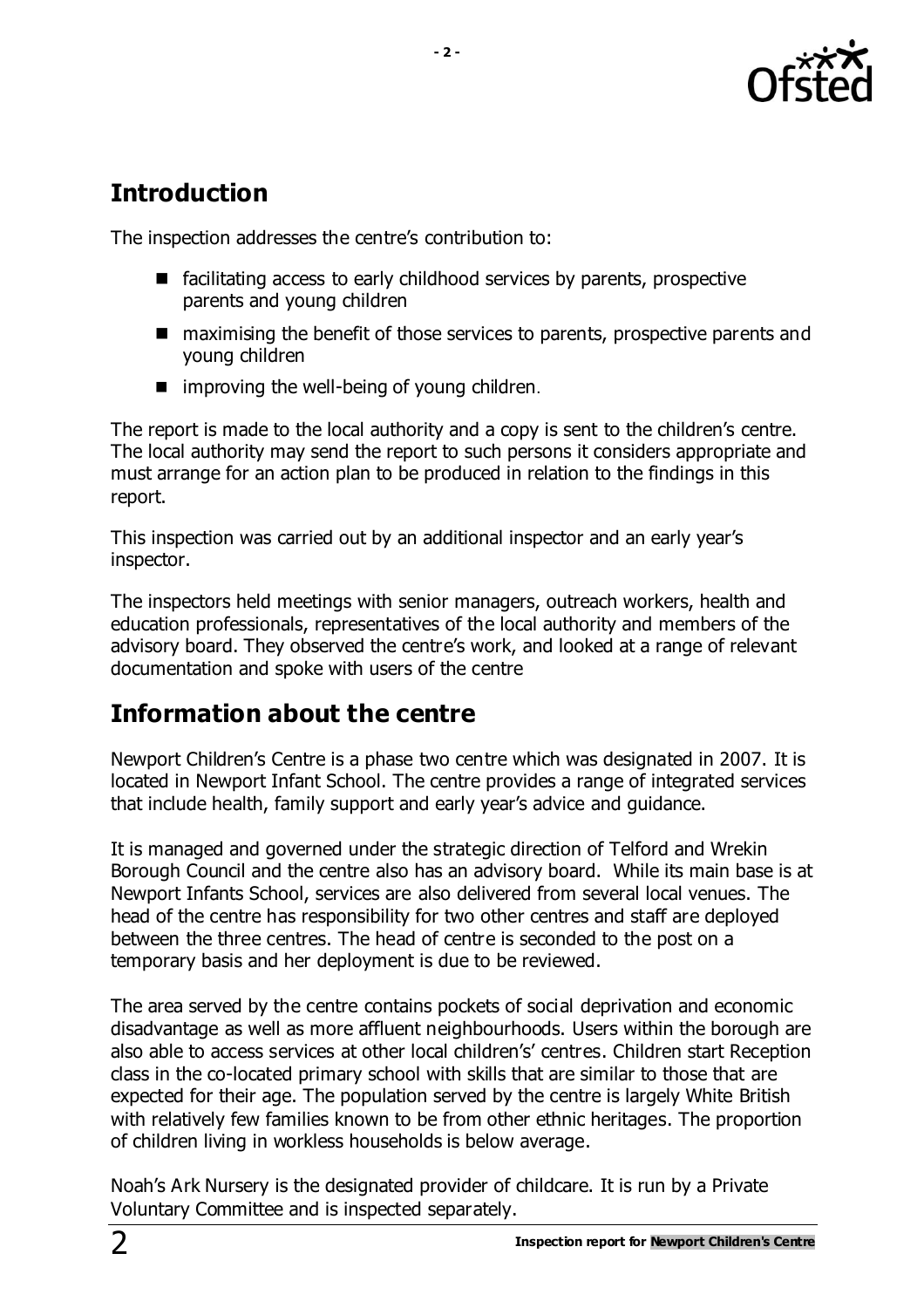

# **Inspection judgements**

**Grades: 1 is outstanding, 2 is good, 3 is satisfactory, and 4 is inadequate**

### **Overall effectiveness**

**The effectiveness of the children's centre in meeting the needs of and improving outcomes for users and the wider community**

#### **Capacity for sustained improvement**

**The centre's capacity for sustained improvement, including the quality of its leadership and management**

| $\overline{\mathbf{2}}$ |  |
|-------------------------|--|
| $\overline{\mathbf{2}}$ |  |

## **Main findings**

Newport Children's centre provides a good service for the young children, parents, carers and families who live within its reach area. It is particularly good at supporting potentially vulnerable families and their children. Strengths include preventative work relating to domestic violence and work to improve parenting skills. The way that the centre works in partnership with a wide range of other agencies is outstanding and is particularly effective at ensuring that families receive outstanding care and guidance. The range of services that is offered is good and results in good outcomes as families deepen their understanding of how to live healthy lifestyles, keep themselves safe and develop skills that enable them to mange their money more effectively.

The centre is effective in raising levels of attainment for young children, particularly in enhancing their social skills and improving children's communication skills. Children enjoy their time at the centre, they particularly enjoy interacting with other children and taking part in the musical activities provided in the 'Noisy Nipper' sessions. Much is done to ensure that the childcare commissioned by the centre is of a high quality. A strong partnership with the speech and language service is helping to ensure that children's speech develops well. Consequently, there has been a reduction in the number of children in the locality whose attainment is particularly low at the end of the Early Years Foundation Stage. Partnerships with local health workers are exceptionally effective. This, together with good quality advice and the outstanding individual support provided for families, has had an excellent impact on the extent to which children, including those from vulnerable groups, are physically, mentally and emotionally healthy.

Parents, carers and families appreciate the good-quality support and advice they receive. They especially value groups such as 'Parent and Toddlers' and courses such as 'Incredible Years' which assist them to support their children's development. These activities are well attended and user satisfaction rates are high. Although the centre is good at reaching the most vulnerable families in the area it serves, leaders are aware that the centre is not as effective at reaching other members of the local community.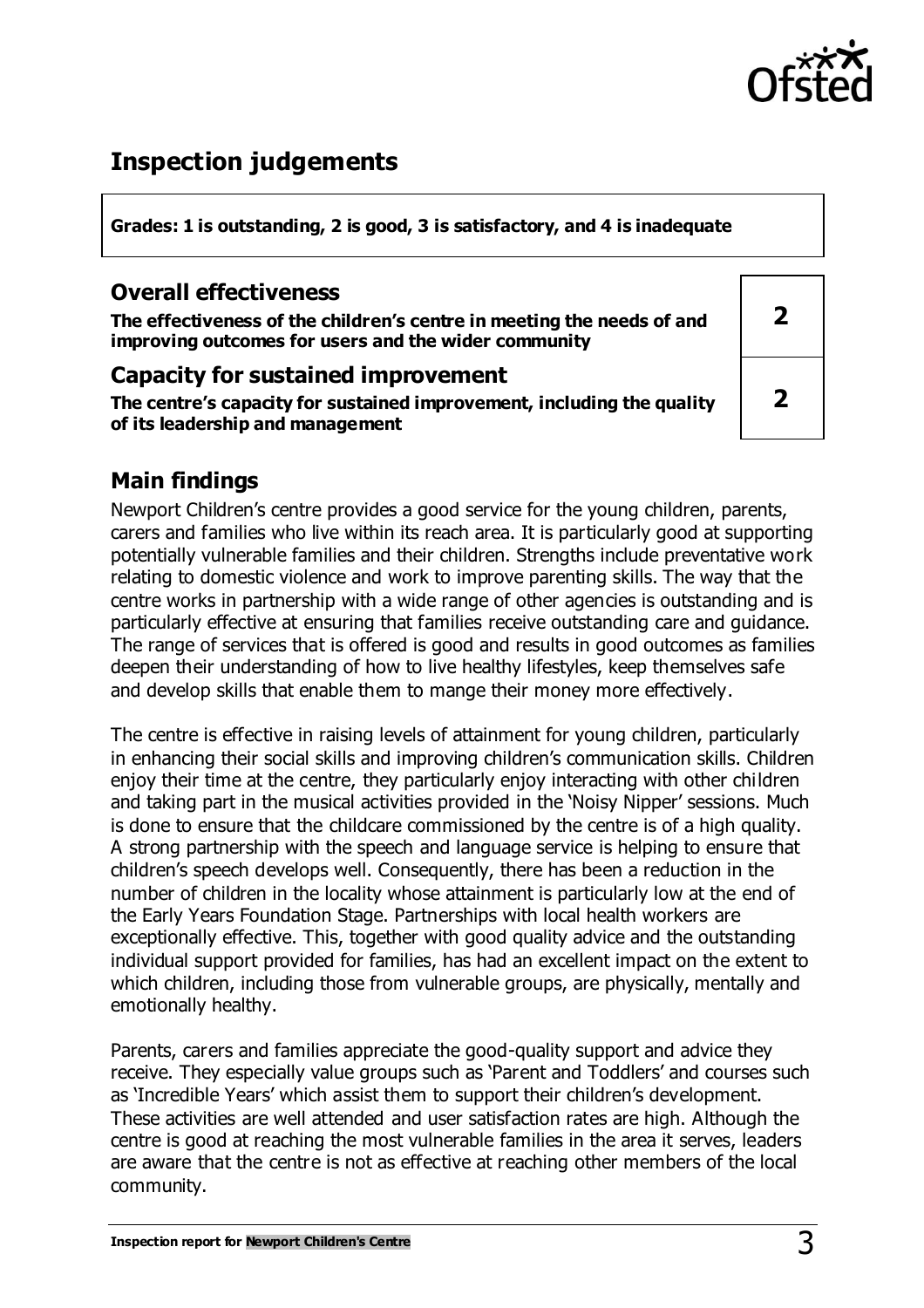

The centre meets safeguarding requirements and promotes equality and diversity well. The analysis of the needs of those who use the centre is good but the centre has not yet fully investigated why it is not reaching more families in the local community. The advisory board has only been established recently and currently parents and carers and other members of the local community are underrepresented. Consequently, they have limited opportunities to contribute to shaping the development of the centre. Although the way the centre evaluates its work is improving, data is not always used effectively to evaluate the impact of provision on outcomes for children and their families and to inform planning for the future. The uncertainties that surround plans for the future leadership and management of the centre staff have been managed well. Consequently, staff moral has remained high. Staff have worked well to establish and develop good provision that effectively meets the needs of those who attend the centre and the capacity for further improvement

is good.

## **What does the centre need to do to improve further?**

#### **Recommendations for further improvement**

- Improve the extent to which users contribute to governance and the shaping of the development of the centre.
- Use data more effectively to measure the impact of provision on outcomes for children and their families and to inform plans for further improvement.
- Reach more families in the area served by the children's centre.

## **How good are outcomes for users? 2**

Outstanding partnerships with health professionals ensure that mothers who are potentially vulnerable are identified early in their pregnancies and are offered the correct level of support. Rates of initiating and sustaining breastfeeding are above the national average. These rates continue to improve reflecting the way that recent training for staff has enhanced the quality of support the centre is able to provide for new mothers. Additionally, the outstanding partnerships with health professions have also helped to improve immunisation rates and these are now well above average. Good-quality personal support for families makes a good contribution to the mental health of parents, carers and children. Many users say that the staff in the centre and the friends they have made during the sessions have provided emotional support at times when they were potentially vulnerable. The number of children who join the Reception year and who are obese is below average, reflecting the centre's excellent focus on developing healthy life styles. A number of courses have been run in conjunction with other professionals. These have helped parents and carers to understand how they and their children can eat healthily and save money. The centre is not complacent and staff are continuing to develop their knowledge of health and nutrition in the early years. Good support for teenage parents including a high quality partnership with local health professionals ensures that conception rates are low for those that are under 18. Workers are helping parents and carers with children that have additional needs that impact on their educational or physical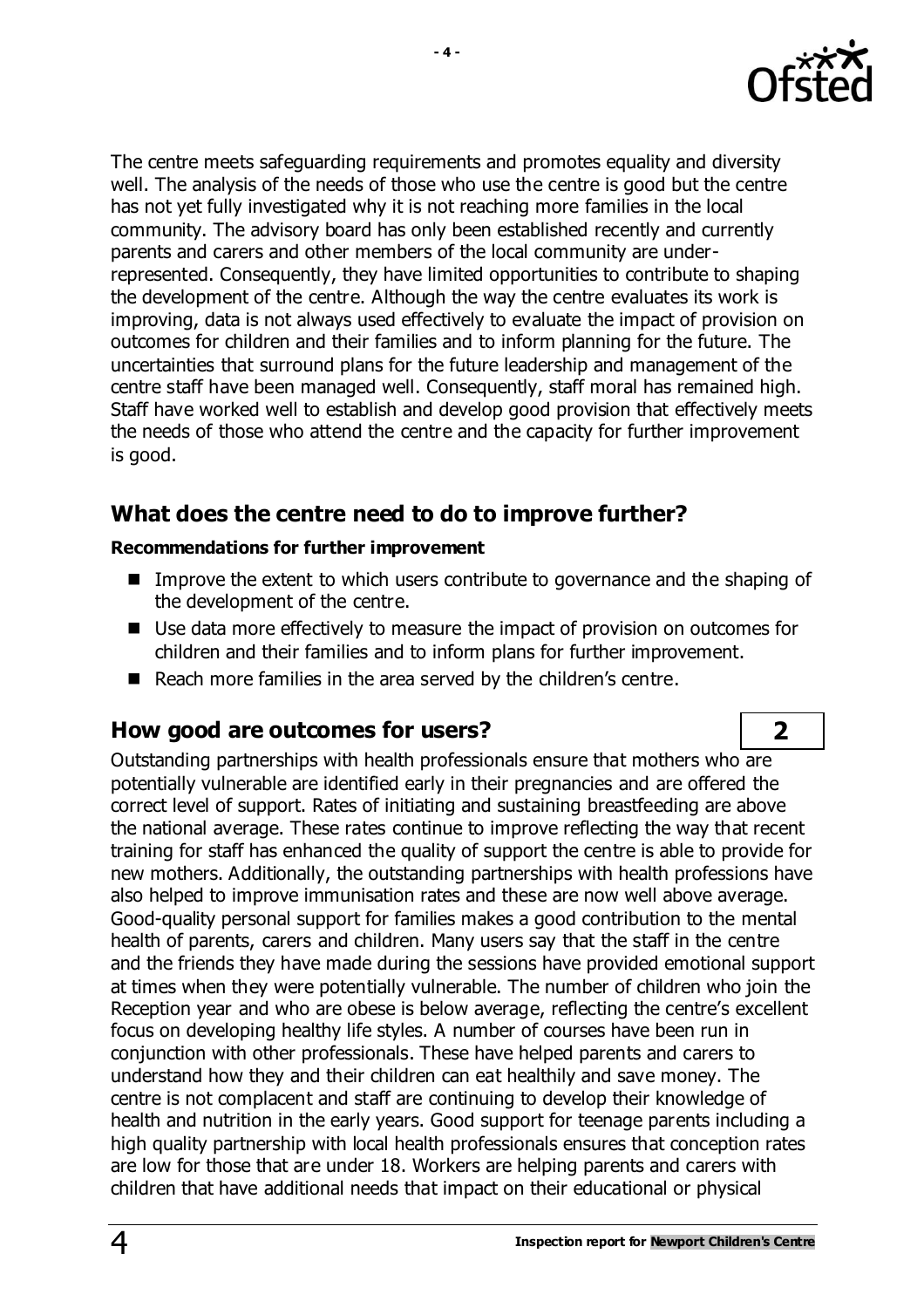

development to access appropriate services. A group for parents and carers of disabled children is run at a neighbouring centre and parents and carers from Newport are actively encouraged to attend.

There is a good emphasis on helping children and parents to be aware of how to keep themselves and their families safe. Parents and carers say that they feel very safe and secure in the centre. The centre's work on preventing domestic violence has been particularly successful and users say that the confidence they have gained has helped them to take the decisive action that has improved their individual situations. Good-quality support is provided for children who have child protection plans and staff support families who are facing challenging circumstances exceptionally well. Relationships between staff and users of the centre are warm and supportive.

The centre's case studies show how well individual families have made progress in their personal and social development, acquired skills for the future or improved their economic stability or independence. The centre has been particularly successful in helping families to manage debt and in ensuring that families are able to access the benefits to which they are entitled. Children make good progress in their learning when they attend the centre's provision and demonstrate good behaviour and good relationships. They grow quickly in confidence and make good progress in improving their speaking and listening skills. Consequently, the proportion of children reaching national expectations at the end of the Early Years Foundation Stage has improved. Parents and carers report that the close links with the adjacent nursery provision and infant school assist their children to make an easy transition between the different stages of their education. The centre has also helped parents and careers to develop their confidence in their own abilities and to raise their aspirations. Back to work courses ease the transition into working life and the centre helps parents and carers to overcome barriers and to become more actively engaged in education or to access the world of work. Teenage parents are encouraged to re-engage in education.

These are the grades for the outcomes for users

| The extent to which children, including those from vulnerable groups,<br>are physically, mentally and emotionally healthy and families have<br>healthy lifestyles       |                         |
|-------------------------------------------------------------------------------------------------------------------------------------------------------------------------|-------------------------|
| The extent to which children are safe and protected, their welfare<br>concerns are identified and appropriate steps taken to address them                               | 2                       |
| The extent to which all users enjoy and achieve educationally and in<br>their personal and social development                                                           | 2                       |
| The extent to which children engage in positive behaviour and develop<br>positive relationships and users contribute to decision-making and<br>governance of the centre | 2                       |
| The extent to which children are developing skills for the future and<br>parents are developing economic stability and independence including<br>access to training     | $\overline{\mathbf{2}}$ |

#### **How good is the provision? 2**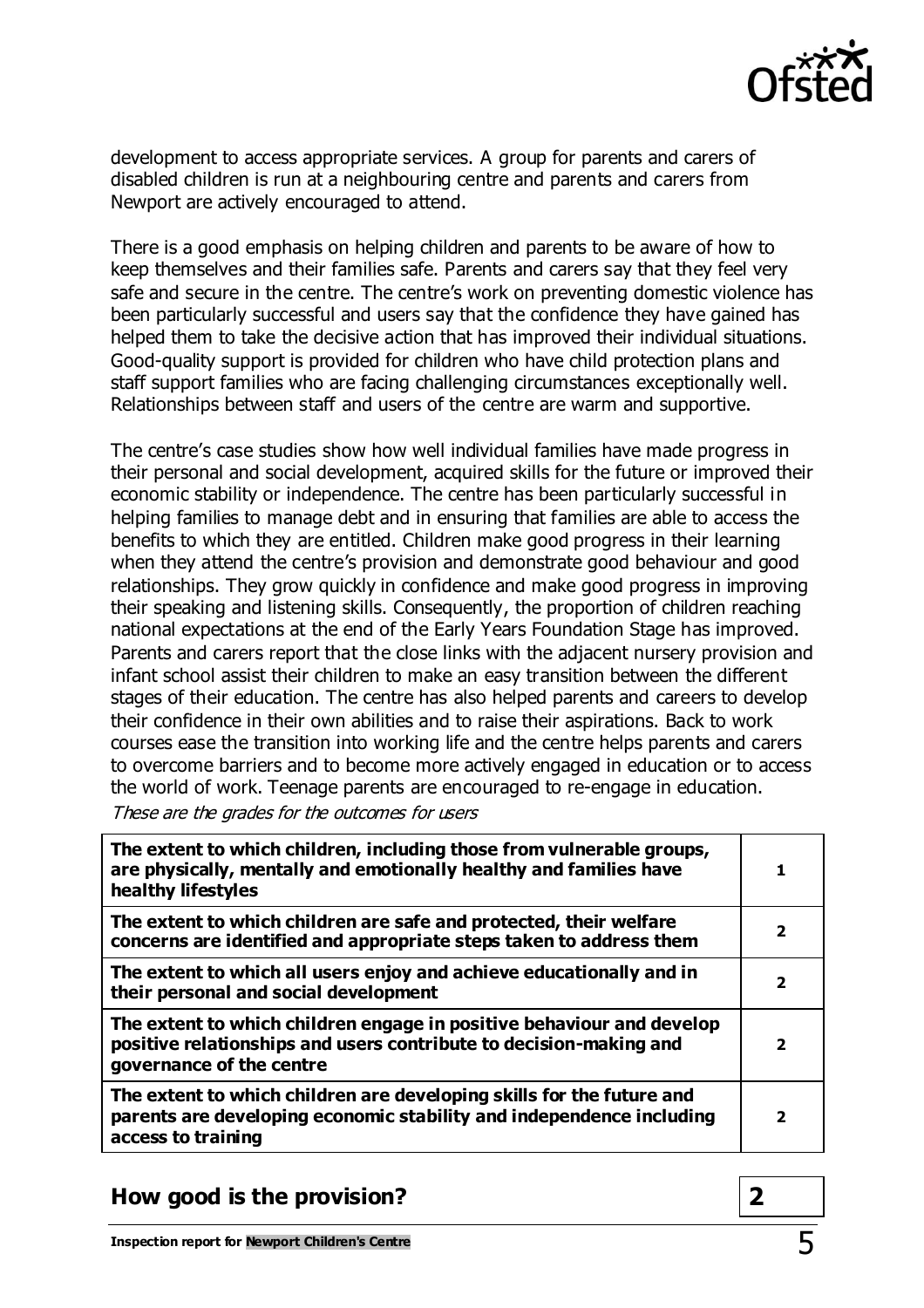

Excellent communication with a wide range of agencies ensures that a high priority is placed on children's well-being. The centre actively seeks out parents and carers who would gain the most from using the centre. Contacts are made through multiagency risk assessment conferences and regular productive meetings with professionals from other agencies. Additionally close work with midwives and health visitors also ensures that potentially vulnerable families are promptly identified. The centre is obtaining more precise information about new births in the area and, as a result, there is now the potential to reach even more families.

The activities provided in the centre are of good quality and promote purposeful learning, enjoyment and development; ultimately they successfully improve parenting and outcomes for children and their families. Many activities focus on improving children's health. For example, recent training concerning healthy exercise and nutrition training for the really young has improved staff expertise and ensured that they are well equipped to support families in regard to improving levels of fitness. Programmes have been available for parents to attend which focus on good nutrition and getting value for money. Additionally, the centres signposts users to where they can access expert advice that will help them to take responsibility for managing their debts.

Parents and Toddler 'Noisy Nippers' and 'Under Ones' activities have a clear focus on developing children's language skills and their personal and social development. These sessions provide good opportunities for children to make discoveries by having fun. They also help to develop parents and carers understanding of how young children learn through play. The centre has started to record children's development through the use of learning journeys but these are at an early stage of development. Currently, the centre lacks the robust data to allow it to make well-informed judgements about the impact of its work on children's learning. The centre is successful in signposting users to advice, in making referrals to other education and training providers and in providing support for ways back into employment.

Potentially vulnerable families are quickly identified and receive excellent individual support that often involves eliciting the support of many other agencies in developing a whole package of care. Additionally, parents and carers are offered very high quality support in times of crisis and the Common Assessment Framework is used well to ensure that families can access support that is carefully matched to their needs. Highly skilled and very well targeted support is provided for teenage parents, domestic abuse survivors and children on child protection plans. The centre ensures that very good quality information about many aspects of parenting including advice about how to keep children healthy and safe is freely available to parents and carers. Although very few families in the area are from minority ethnic groups the centre makes certain that their needs are exceptionally well met and those that attend the centre are extremely appreciative of the high quality support and advice that has been given.

These are the grades for the quality of provision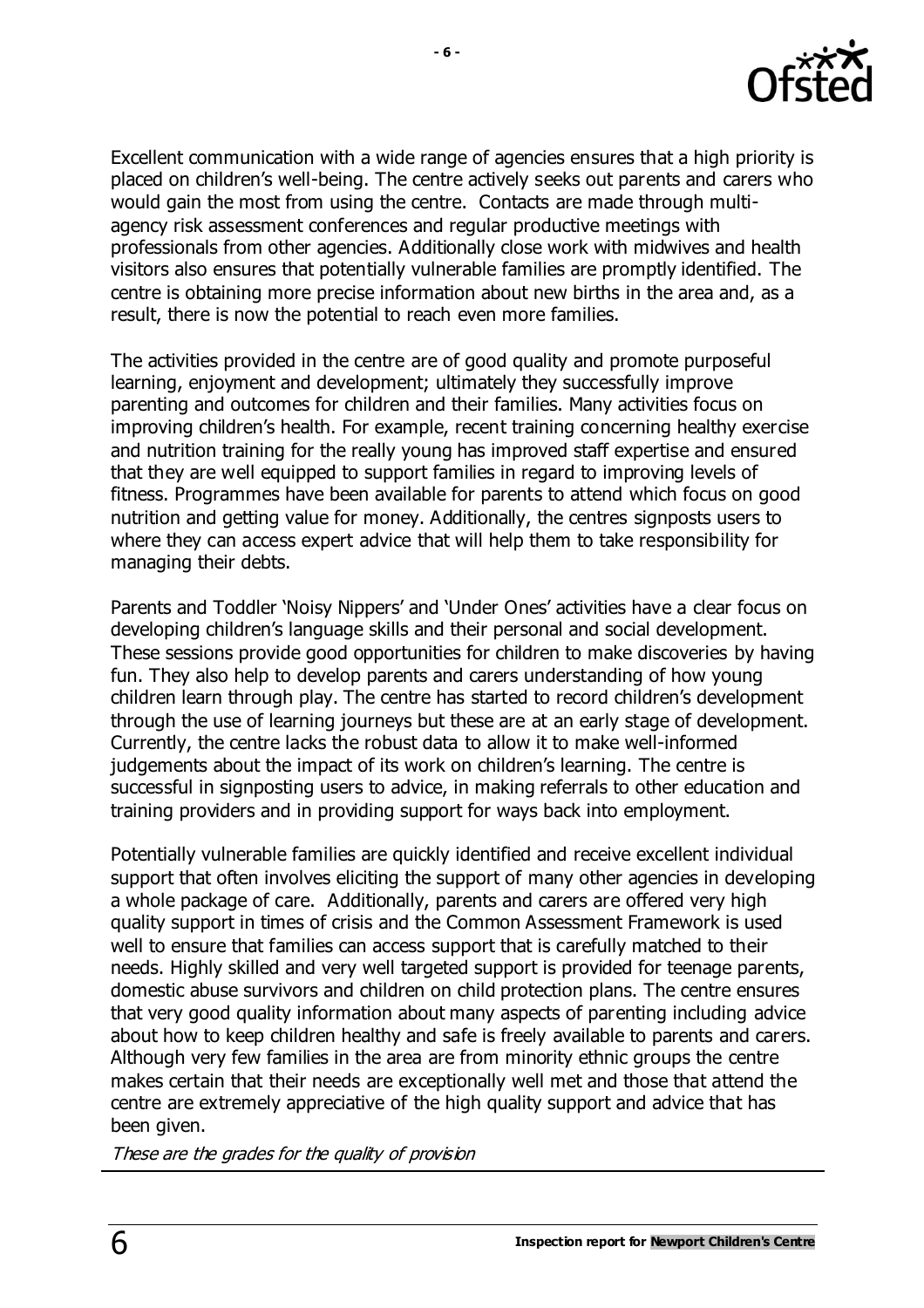

| The effectiveness of the assessment of the needs of children, parents<br>and other users                                   |   |
|----------------------------------------------------------------------------------------------------------------------------|---|
| The extent to which the centre promotes purposeful learning,<br>development and enjoyment for all users                    |   |
| The extent to which the range of services, activities and opportunities<br>meet the needs of users and the wider community | 2 |
| The quality of care, guidance and support offered to users within the<br>centre and the wider community                    |   |

#### **How effective are the leadership and management? 2**

The leadership, at all levels, is strongly focused on providing a good range of services, particularly for potentially vulnerable users. High expectations are shared by all staff and have been sustained during a period of uncertainty. Leaders are enthusiastic and channel their efforts to good effect and manage themselves and others well. Teamwork among staff is excellent and contributes well to the positive ethos and welcoming atmosphere in the centre. Professional management systems are used effectively to monitor the work of the centre and there are clear lines of accountability. Leaders know the strengths and weaknesses of their services and have sensible plans for improvement. Although the centre is relatively good at targeting its services, focusing on those with the most need, it has been less successful in encouraging the wider community to engage with its services. The centre routinely seeks the views of those who use the centre and they express high rates of satisfaction. However, the centre has yet to establish exactly why some families do not make the best use of the good provision available within the centre. Some parents feel that the centre is not well advertised saying that they had wished they had known about it earlier. The centre is now working to promote itself in the local area, for example, through distributing leaflets at local supermarkets.

The advisory board is fairly new and consists mainly of professionals who already have well-developed working partnerships with the centre. The centre established a parents' panel but found that it was not particularly well attended. In order to reach more parents the centre has changed the format of its meeting and parents can now express their views in a more informal setting and through the evaluation of activities. They have limited opportunities to contribute to governance and shape the strategic direction of the centre. Nevertheless, the centre does seek feedback from parents and carers on the quality of its services and makes use of this information in order to refine what it offers. For example, it has altered the arrangements for 'Parents and Toddler' groups in response to parents' suggestions. As a result, more parents can access activities, and the activities are tailored more carefully to meet the needs of different age groups.

Partnerships are pivotal to the centre's good work. In addition to the excellent partnerships with the neighbouring primary school and nursery provision, there are also good links with independent providers and childminders. Staff have a conscientious approach to safeguarding. All staff have their backgrounds and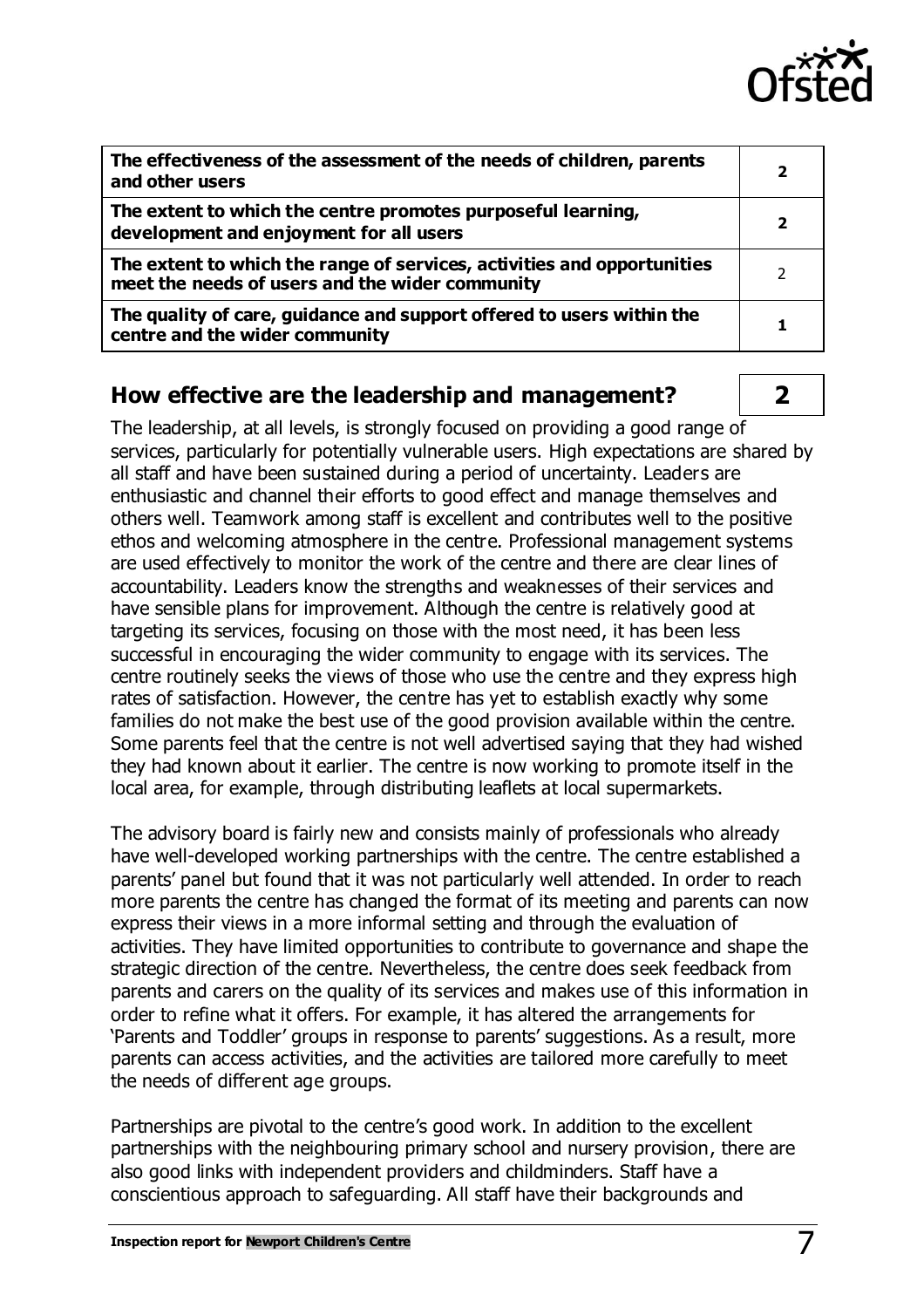

identities checked carefully. Staff training is thorough and adults are highly sensitive to child protection issues. Early intervention, together with effective multi-agency work, is helping to protect children's emotional health. The centre successfully promotes equality and diversity. The inclusion of all children and families, including those with special educational needs and/or disabilities, is central to the work of the centre and all parents and carers are made welcome irrespective of their background. The centre is well aware of its target groups and case studies provide good examples of narrowing the achievement gap and improving outcomes for children and their families. However, the centre is not as good at using data to illustrate its impact and to plan where improvements are necessary. The centre offers good value for money because it makes effective use of the skills of staff who move seamlessly between working in different centres and it provides good-quality support for those families in the reach area who face the most challenges.

These are the grades for leadership and management

| The extent to which governance, accountability, professional<br>supervision and day to day management arrangements are clear and<br>understood                     | $\overline{2}$          |
|--------------------------------------------------------------------------------------------------------------------------------------------------------------------|-------------------------|
| The extent to which ambitious targets drive improvement, provision is<br>integrated and there are high expectations for users and the wider<br>community           | $\overline{2}$          |
| The extent to which resources are used and managed efficiently and<br>effectively to meet the needs of users and the wider community                               | $\overline{\mathbf{2}}$ |
| The extent to which equality is promoted and diversity celebrated,<br>illegal or unlawful discrimination is tackled and the centre fulfils its<br>statutory duties | $\overline{\mathbf{2}}$ |
| The effectiveness of the centre's policy, procedures and work with key<br>agencies in safeguarding children and, where applicable, vulnerable<br>adults            | $\overline{\mathbf{2}}$ |
| The extent to which evaluation is used to shape and improve services<br>and activities                                                                             | $\overline{\mathbf{2}}$ |
| The extent to which partnerships with other agencies ensure the<br>integrated delivery of the range of services the centre has been<br>commissioned to provide     | 1                       |
| The extent to which the centre supports and encourages the wider<br>community to engage with services and uses their views to develop the<br>range of provision    | $\overline{\mathbf{2}}$ |

## **Any other information used to inform the judgements made during this inspection**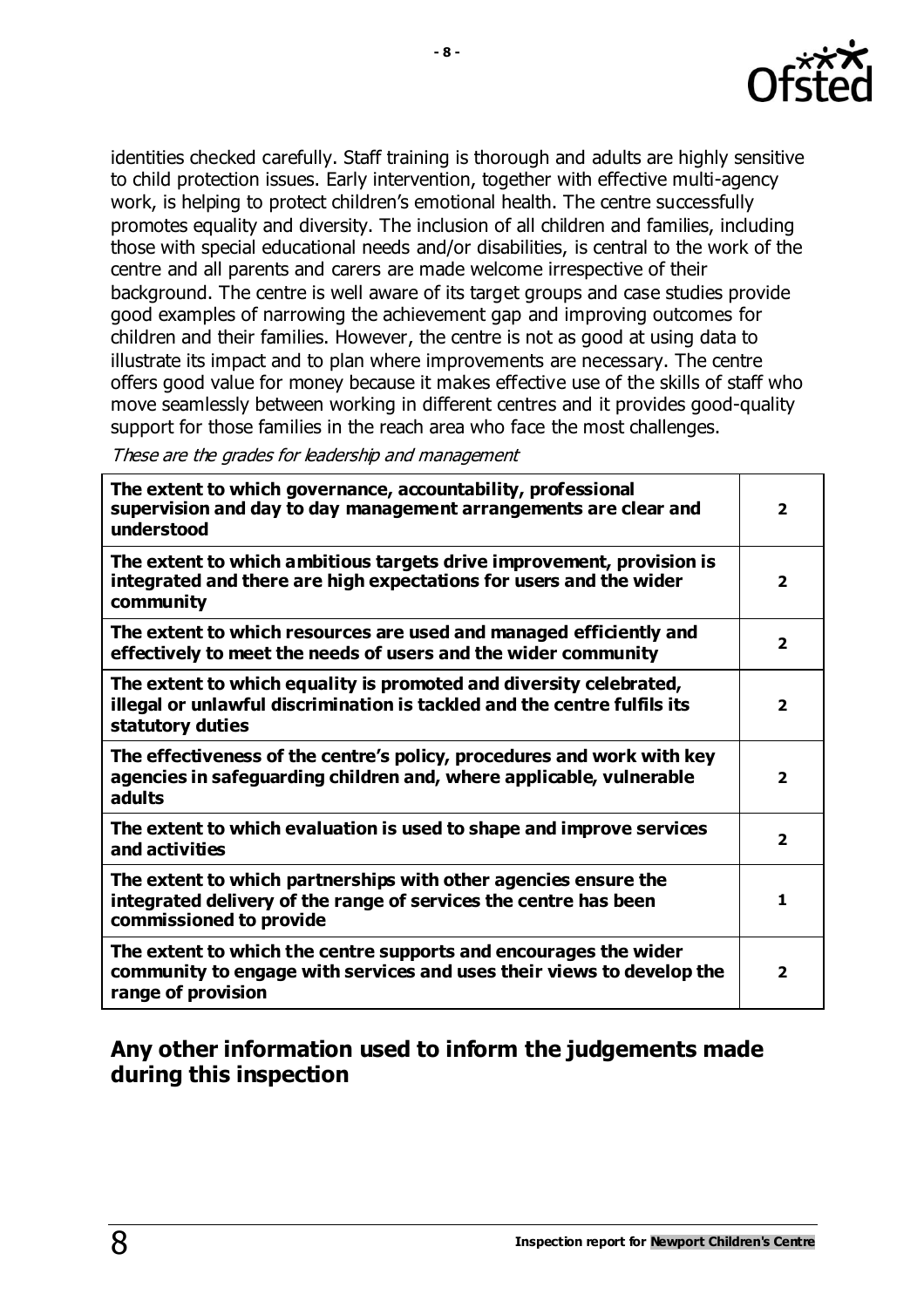

Judgements about outcomes were informed by information taken from the recent inspection reports from Noah's Ark Nursery and Newport Infant School.

Any complaints about the inspection or the report should be made following the procedures set out in the guidance 'Complaining about inspections', which is available from our website: [www.ofsted.gov.uk.](http://www.ofsted.gov.uk/) If you would like us to send you a copy of the guidance, please telephone 0300 123 1231, or email [enquiries@ofsted.gov.uk.](mailto:enquiries@ofsted.gov.uk)

# **Summary for centre users**

We inspected the Newport Children's Centre on 9-10 June 2011. We judged the centre as good overall.

We would like to thank all the people who spoke to us when we visited the centre. Many of you told us what you thought about the centre and its activities. Your views were very helpful. It was particularly heartening to observe the way that you all supported each other.

The children's centre provides a good range of services that are helping children and their families in Newport. Throughout the inspection, those of you we met were keen to tell us how you and your children have benefited from activities like 'Parents and Toddlers' and 'Noisy Nippers '. You said it had helped your children's confidence and language development as well as providing you with opportunities to make new friends. It was good to hear that you have been helped to establish good routines and boundaries for children and that you found the 'Incredible Parenting' course so useful. Although the centre is very good at reaching and supporting potentially vulnerable families there are still families in Newport with children who are under five that have not benefited from this good provision. A number of you said that you wished you had heard about the children's centre earlier because your older children have not always had full access to children's centre services. As a result, we have asked the centre to strengthen its efforts to improve the number of families it reaches.

The centre works exceptionally well with its partners. You told us that the good links with the infant school and nursery provider on the same site have made it easy for your children to move seamlessly through the different stages of education. The partnership work with health professionals is particularly strong and is helping to ensure that more children lead healthy lifestyles, are of normal weight and have the immunisations they need. Support from the children's centre is helping more of you to continue breastfeeding beyond six weeks. You told us that the centre provides you with good-quality emotional support and is good at helping you in times of crisis, and we agree. In fact we judged the care, guidance and support that are provided by the